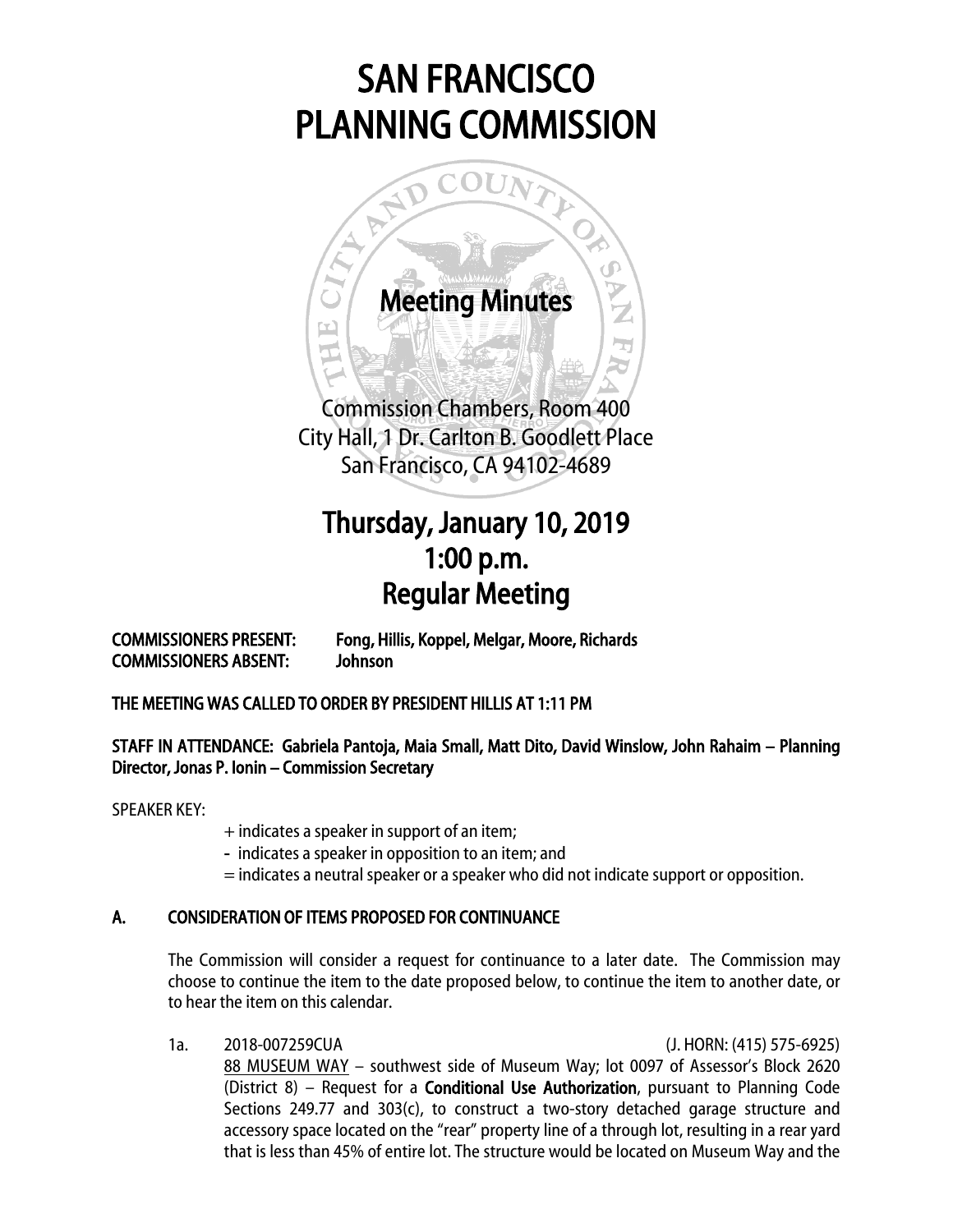property is currently developed with a two-unit building that front on States Street. The subject property is located within a RH-2 (Residential – House, Two Family) Zoning District, the Corona Heights Large Residence Special Use District and 40-X Height and Bulk District. This action constitutes the Approval Action for the project for the purposes of CEQA, pursuant to San Francisco Administrative Code Section [31.04\(h\).](http://library.amlegal.com/nxt/gateway.dll/California/administrative/chapter31californiaenvironmentalqualitya?f=templates$fn=default.htm$3.0$vid=amlegal:sanfrancisco_ca$anc=JD_31.04)

(Proposed Continuance to January 31, 2019)

| <b>SPEAKERS:</b> | None                                          |
|------------------|-----------------------------------------------|
| <b>ACTION:</b>   | Continued to January 31, 2019                 |
| AYES:            | Fong, Hillis, Koppel, Melgar, Moore, Richards |
| ABSENT:          | Johnson                                       |
|                  |                                               |

1b. 2018-007259VAR (J. HORN: (415) 575-6925)

88 MUSEUM WAY – southwest side of Museum Way; lot 0097 of Assessor's Block 2620 (District 8) – Request for a **Variance** from the Planning Code for rear yard setback requirements, pursuant to Planning Code Section 134. The subject property is located within a RH-2 (Residential – House, Two Family) Zoning District, the Corona Heights Large Residence Special Use District and 40-X Height and Bulk District.

#### (Proposed Continuance to January 31, 2019)

SPEAKERS: None ACTION: Acting ZA Continued to January 31, 2019

2a. 2017-001270CUA (R. SUCRE: (415) 575-9108)

3140-3150 16TH STREET – between Albion and Valencia Streets – Lot 018 in Assessor's Block 3555 (District 8) – Request for Conditional Use Authorization, pursuant to Planning Code Section 303 for the establishment of an Eating and Drinking Use, Planning Code Sections 121.2 and 762 for a Non-Residential Use equal to or greater than 3,000 sq. ft., Planning Code Section 762 for the conversion of existing ground floor Retail Use to Restaurant Use and the establishment of a Nighttime Entertainment Use, Planning Code Section 145.2 for the establishment of an Outdoor Activity Area, and Planning Code Section 186.2 for the upper-story uses of pre-existing structures in Neighborhood Commercial Districts, for the project involving the rehabilitation and adaptive re-use of a former 20,400 sq. ft. two-story Automotive Repair Use to a new Restaurant with Nighttime Entertainment Use including interior renovations, installation of new storefront systems, and the construction of a 3,735 sq. ft. rooftop deck, exit stairs, two restrooms, storage room, and two elevator penthouses for a new Outdoor Activity Area. The Project site is located within the Valencia Street NCT (Neighborhood Commercial – Transit) Zoning District and 55-X Height and Bulk District. This action constitutes the Approval Action for the project for the purposes of CEQA, pursuant to San Francisco Administrative Code Sectio[n 31.04\(h\).](http://library.amlegal.com/nxt/gateway.dll/California/administrative/chapter31californiaenvironmentalqualitya?f=templates$fn=default.htm$3.0$vid=amlegal:sanfrancisco_ca$anc=JD_31.04)

*Preliminary Recommendation: Approve with Conditions* (Continued from Regular hearing on November 29, 2018) (Proposed Continuance to February 14, 2019)

| <b>SPEAKERS:</b> | None                                          |
|------------------|-----------------------------------------------|
| ACTION:          | Continued to February 14, 2019                |
| AYES:            | Fong, Hillis, Koppel, Melgar, Moore, Richards |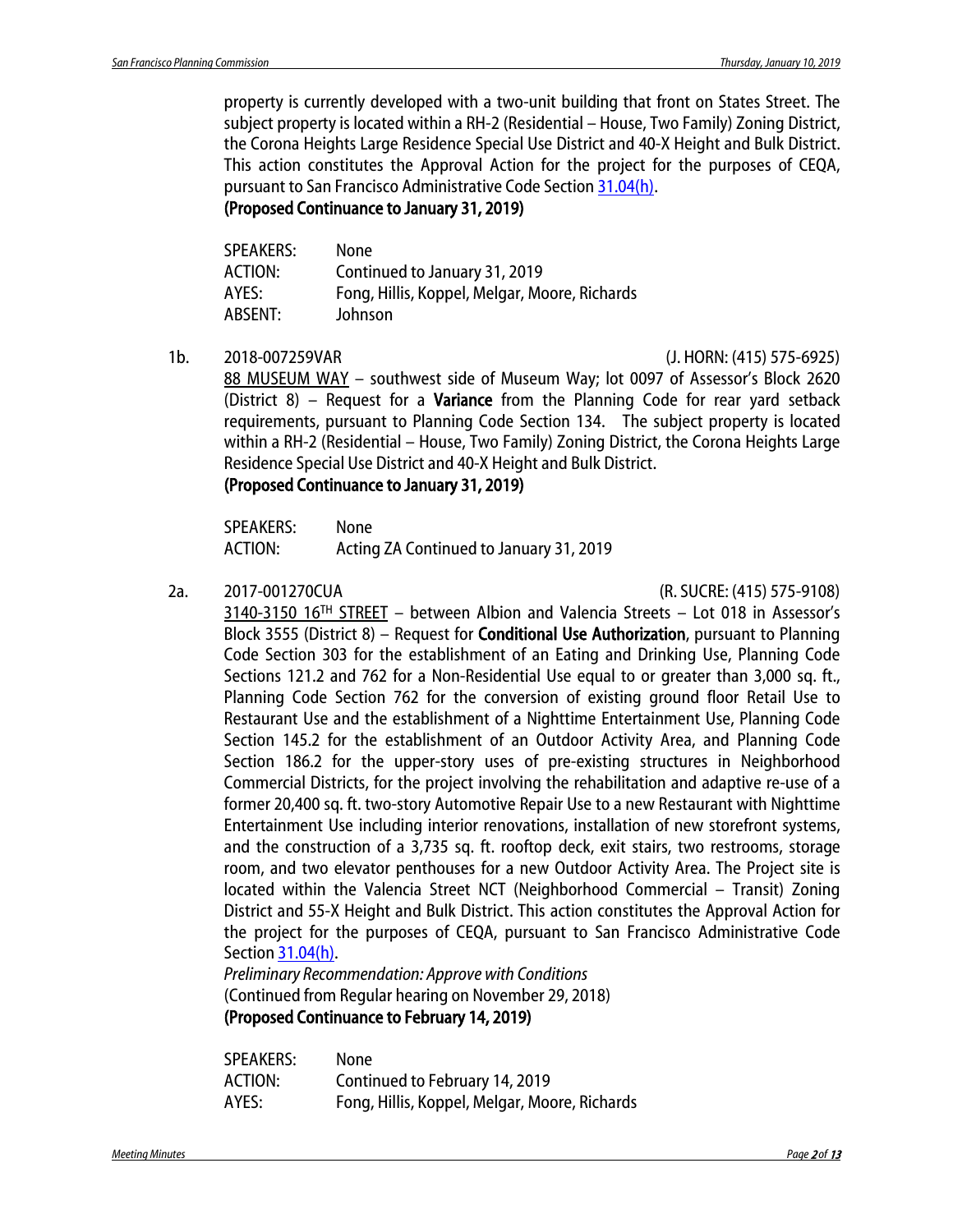ABSENT: Johnson

2b. 2017-001270VAR (R. SUCRE: (415) 575-9108)

3140-3150 16TH STREET – between Albion and Valencia Streets – Lot 018 in Assessor's Block 3555 (District 8) – Request for a Variance to the rear yard requirement pursuant to Planning Code Section 134, and Off-Street Loading under Planning Code Section 152, for the project involving the rehabilitation and adaptive re-use of a former 20,400 sq. ft. twostory Automotive Repair Use to a new Restaurant Use including interior renovations, installation of new storefront systems, and the construction of a 3,735 sq. ft. outdoor rooftop deck, exit stairs, two restrooms, storage room, and two elevator penthouses. The Project site is located within the Valencia Street NCT (Neighborhood Commercial – Transit) Zoning District and 55-X Height and Bulk District.

(Continued from Regular hearing on November 29, 2018)

#### (Proposed Continuance to February 14, 2019)

SPEAKERS: None ACTION: Acting ZA Continued to February 14, 2019

3. 2014.0948ENX (E. JARDINES: (415) 575-9144)

344 14TH STREET/1463 STEVENSON STREET – north side of 14th Street between Stevenson and Woodward Street, Lots 013 and 021 in Assessor's Block 3523 (District 9) - Request for Large Project Authorization (LPA) pursuant to Planning Code Section 329, for the Project proposing a lot merger and new construction of a 78-foot tall, 7-story-over-basement residential building (measuring approximately 78,738 gross square feet (gsf)) with ground floor retail and a 40-foot tall 3-story-over basement SEW and PDR (Production, Distribution and Repair) building (measuring approximately 19,360 gsf). The Project would construct a total of 56 dwelling units, 5,633 square feet of ground floor commercial, and 46 belowgrade off-street parking spaces. The project would construct a 22,996 gsf below-grade garage to serve both buildings. The proposed project would utilize the State Density Bonus Law (California Government Code Sections 65915‐65918) and proposes waivers for: 1) rear yard (PC 134), 2) and height (PC 260). Under the LPA, the Project is seeking an exception for vertical non-habitable architectural elements in the Eastern Neighborhoods Mixed Use Districts (PC 263.21). The project site is located within the UMU (Urban Mixed-Use) and PDR-1-G (Production, Distribution, and Repair-1-General) Zoning Districts, and 40-X and 58-X Height and Bulk Districts. This action constitutes the Approval Action for the project for the purposes of CEQA, pursuant to San Francisco Administrative Code Sectio[n 31.04\(h](http://library.amlegal.com/nxt/gateway.dll/California/administrative/chapter31californiaenvironmentalqualitya?f=templates$fn=default.htm$3.0$vid=amlegal:sanfrancisco_ca$anc=JD_31.04)). (Continued from Regular hearing on December 6, 2018)

### (Proposed Continuance to February 14, 2019)

| <b>SPEAKERS:</b> | None                                          |
|------------------|-----------------------------------------------|
| ACTION:          | Continued to February 14, 2019                |
| AYES:            | Fong, Hillis, Koppel, Melgar, Moore, Richards |
| ABSENT:          | Johnson                                       |

4. 2015-009163CUA (A. PERRY: (415) 575-9017)

77 GEARY STREET– southeast corner of Geary Street and Grant Avenue; Lot 008 in Assessor's Block 0312 (District 3) – Request for Conditional Use Authorization pursuant to Planning Code Sections 303 and 210.2 to establish a Non-Retail Sales and Service general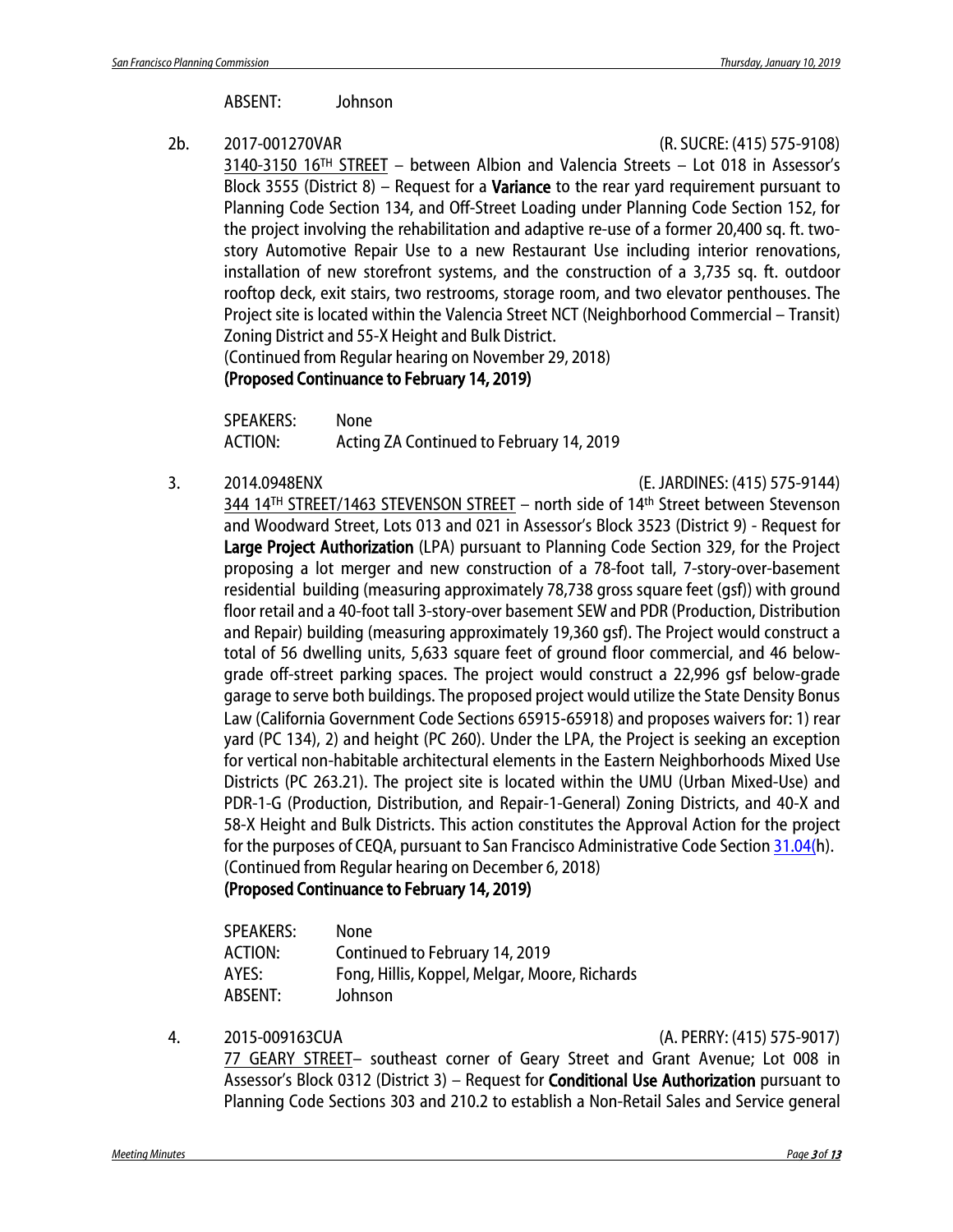office use with approximately 24,159 square feet of total space at the second and third floors of the existing building. This application seeks to abate Planning Enforcement Case No. 2015-009163ENF for unauthorized office use in the subject space. The space is currently occupied for office use by a software company (d.b.a. MuleSoft) and by an existing ground floor retailer in the building (d.b.a. Nespresso). The project is located within a C-3-R (Downtown – Retail) District, Downtown Plan Area, and 80-130-F Height and Bulk District. This action constitutes the Approval Action for the project for the purposes of CEQA, pursuant to San Francisco Administrative Code Section [31.04\(](http://library.amlegal.com/nxt/gateway.dll/California/administrative/chapter31californiaenvironmentalqualitya?f=templates$fn=default.htm$3.0$vid=amlegal:sanfrancisco_ca$anc=JD_31.04)h). (Continued from Regular hearing on October 25, 2018)

#### (Proposed for Indefinite Continuance)

| <b>SPEAKERS:</b> | None                                          |
|------------------|-----------------------------------------------|
| ACTION:          | Continued Indefinitely                        |
| AYES:            | Fong, Hillis, Koppel, Melgar, Moore, Richards |
| ABSENT:          | Johnson                                       |

#### 5. 2015-008351DRP-06 (D. WINSLOW: (415) 575-9159)

380 HOLLADAY AVENUE – between Holladay and Brewster; Lots 001, 004, 005, and 006 in Assessor's Block 5577 (District 9) - Request for Discretionary Review of Building Permit Application Nos. 2017.02.27.0142; 2015.06.22.9589; 2015.06.22.9593; and 2015.06.22.9594 for construction of four single family houses within a RH-1 (Residential, House, One-Family) Zoning District and 40-X Height and Bulk District. This action constitutes the Approval Action for the project for the purposes of CEQA, pursuant to San Francisco Administrative Code Section [31.04\(](http://library.amlegal.com/nxt/gateway.dll/California/administrative/chapter31californiaenvironmentalqualitya?f=templates$fn=default.htm$3.0$vid=amlegal:sanfrancisco_ca$anc=JD_31.04)h).

(Continued from Regular hearing on November 8, 2018) WITHDRAWN

SPEAKERS: None ACTION: Withdrawn

#### 5a. 2018-007888CWP (D. WINSLOW: (415) 575-9159)

POLK / PACIFIC SPECIAL AREA DESIGN GUIDELINES - Adoption of an ordinance to amend the Planning Code Sections 723 & 726 to reference the Polk Street and Pacific Avenue Neighborhood Commercial Design Guidelines; affirming the Planning Department's determination under the California Environmental Quality Act; and making findings of consistency with the General Plan, and the eight priority policies of Planning Code, Section 101.1, and findings of public necessity, convenience, and welfare under Planning Code, Section 302. The Planning Commission will also consider adoption of the Polk/Pacific Special Area Design Guidelines at the same time the Ordinance is considered. *Preliminary Recommendation: Adopt*

(Proposed Continuance to January 17, 2019)

| SPEAKERS:      | None                                          |
|----------------|-----------------------------------------------|
| <b>ACTION:</b> | Continued to January 17, 2019                 |
| AYES:          | Fong, Hillis, Koppel, Melgar, Moore, Richards |
| ABSENT:        | Johnson                                       |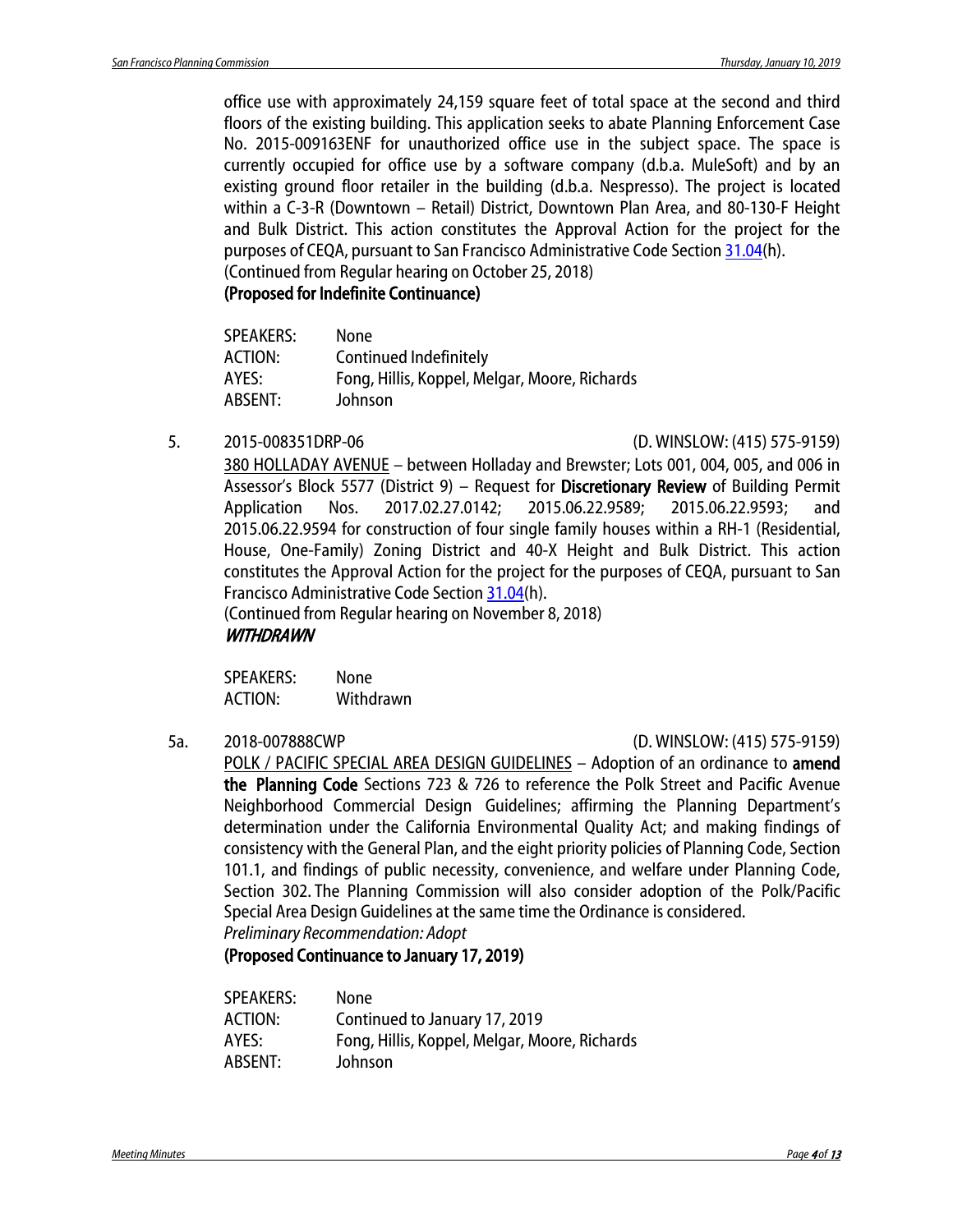16. [2017-012929DRP](http://commissions.sfplanning.org/cpcpackets/2017-012929DRP.pdf) (D. WINSLOW: (415) 575-9159)

830 OLMSTEAD STREET – north side between Colby and Dartmouth Streets; Lot 019 in Assessor's Block 6130 (District 9) - Request for Discretionary Review of Building Permit Application Nos. 2017.0914.8178 for construction of; 1) a 10' front addition at the bottom floor of the dwelling; 2) a 19'-6" front addition at the first floor; 3) an 11' rear and 4' side addition to the existing detached garage; 4) an 8' wide passage way that connects both structures at the first floor; 5) a new second floor 32' deep above the dwelling; and 6) a new second floor 29'-6" deep above the garage within a RH-2 (Residential, House, Two-Family) Zoning District and 40-X Height and Bulk District. This action constitutes the Approval Action for the project for the purposes of CEQA, pursuant to San Francisco Administrative Code Section [31.04\(](http://library.amlegal.com/nxt/gateway.dll/California/administrative/chapter31californiaenvironmentalqualitya?f=templates$fn=default.htm$3.0$vid=amlegal:sanfrancisco_ca$anc=JD_31.04)h).

*Preliminary Recommendation: Do Not Take Discretionary Review and Approve* (Continued from Regular hearing on November 15, 2018)

| SPEAKERS:      | None                                          |
|----------------|-----------------------------------------------|
| <b>ACTION:</b> | Continued to February 21, 2019                |
| AYES:          | Fong, Hillis, Koppel, Melgar, Moore, Richards |
| ABSENT:        | Johnson                                       |
|                |                                               |

### B. CONSENT CALENDAR

All matters listed hereunder constitute a Consent Calendar, are considered to be routine by the Planning Commission, and may be acted upon by a single roll call vote of the Commission. There will be no separate discussion of these items unless a member of the Commission, the public, or staff so requests, in which event the matter shall be removed from the Consent Calendar and considered as a separate item at this or a future hearing

7. [2018-012050CUA](http://commissions.sfplanning.org/cpcpackets/2018-012050CUA.pdf) (M. CHANDLER (415) 575-9048)

927 IRVING STREET – south side between 10<sup>th</sup> and 11<sup>th</sup> Avenues; Lot 040 in Assessor's Block 1765 (District 5) – Request for **Conditional Use Authorization**, pursuant to Planning Code Sections 303 and 730 to establish a 3,325 square foot Health Service Use (dba Henry Ohlhoff Outpatient) at a ground floor tenant space within the Inner Sunset Neighborhood Commercial Zoning District and 40-X Height and Bulk District. No interior or exterior modifications are proposed under this request. This project was reviewed under the Community Business Priority Processing Program (CB3P). No exterior or interior modifications are to be made under this permit. This action constitutes the Approval Action for the project for the purposes of CEQA, pursuant to San Francisco Administrative Code Sectio[n 31.04\(h\).](http://library.amlegal.com/nxt/gateway.dll/California/administrative/chapter31californiaenvironmentalqualitya?f=templates$fn=default.htm$3.0$vid=amlegal:sanfrancisco_ca$anc=JD_31.04)

*Preliminary Recommendation: Approve with Conditions*

| <b>None</b>                                   |
|-----------------------------------------------|
| <b>Approved with Conditions</b>               |
| Fong, Hillis, Koppel, Melgar, Moore, Richards |
| Johnson                                       |
| 20364                                         |
|                                               |

### C. COMMISSION MATTERS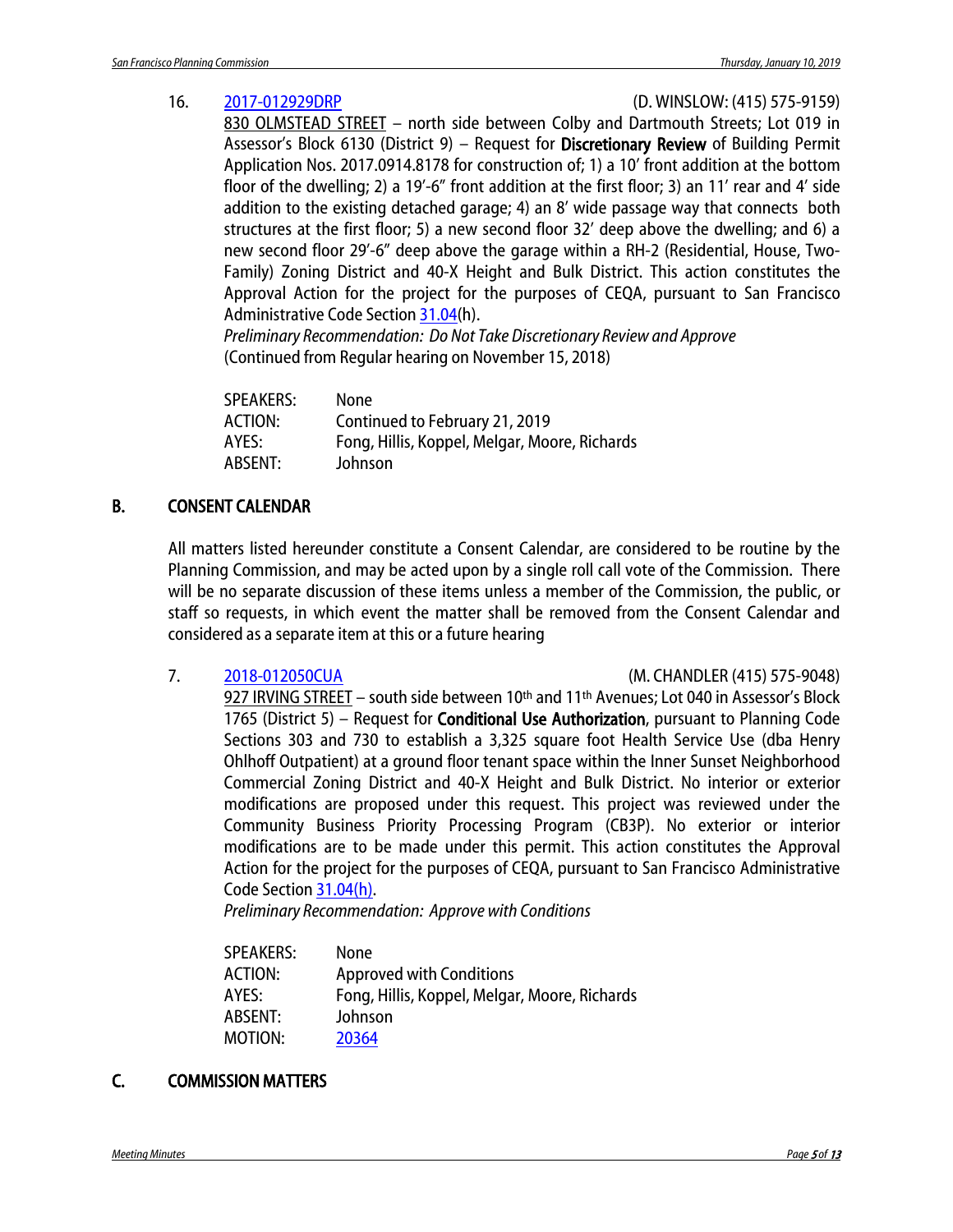- 8. Consideration of Adoption:
	- [Draft Minutes for December 13, 2018](http://commissions.sfplanning.org/cpcpackets/20181213_cal_min.pdf)
	- [Draft Minutes for December 20, 2018](http://commissions.sfplanning.org/cpcpackets/20181220_cal_min.pdf)

| <b>SPEAKERS:</b> | Sue Hestor - Inaccuracy in December 20, 2018 minutes |
|------------------|------------------------------------------------------|
| ACTION:          | Adopted                                              |
| AYES:            | Fong, Hillis, Koppel, Melgar, Moore, Richards        |
| ABSENT:          | Johnson                                              |

9. Commission Comments/Questions

#### Commissioner Moore:

I looked at the advanced calendar and I was very pleased to see that we are having a joint meeting with Historic Preservation in a few weeks. I would like to ask that for the New Year, we also schedule a follow-up meeting with DBI, which we had said we would do. And we also would schedule a meeting with Rec and Park, just to re-establish common ground, meet new commissioners if there are new ones etc., etc. I think it is a good practice at the beginning of the year and I ask that we do that expediently in the first quarter.

#### President Hillis:

Okay. And I think too, we got that demolition ordinance coming up, that Supervisor Peskin…there's probably -- I don't know if there is time within that to meet with DBI but it would be good because – to some of the issues we had with them were surrounding that.

#### John Rahaim, Planning Director:

Yeah. I think we have an informational hearing scheduled on the demolition ordinance. I think at the end of this month. I'm not sure we could get a Commission -- a joint hearing scheduled by then but we can try to get one scheduled before you take action on that ordinance.

#### President Hillis:

Okay.

#### Commissioner Richards:

I agree with Commissioner Moore. I would like that. I just wanted to comment. Commissioner Hyland is a friend of mine. We live very close together, by each other. We actually put a list together of topics that we suggest that the joint commission hearing have. I'll type that up and send that to you. We did that over the break. Just one item today - I got a card in the mail from the California Preservation Foundation, which I've got all the time, but there was an event happening which I'm going to leave early for on the 24th. And it is about Historic Places and Well- Being. And I thought, they're tying health issues to loss of historic buildings? And actually, even the panel is being facilitated by Dr. Raymond Neutra, will look at the real impacts and the loss of historic places can have on health and well-being of near-by residents. And Mr. Neutra is a medical doctor, former Chief of the Division of Environmental Occupational Disease Control of the State of California Department of Public Health. So, interesting topic, I'm going to go to it and will report back on that. I've never, ever thought there would be a connection between health and historic preservation. It was just too far out to even imagine but somebody's bringing it up.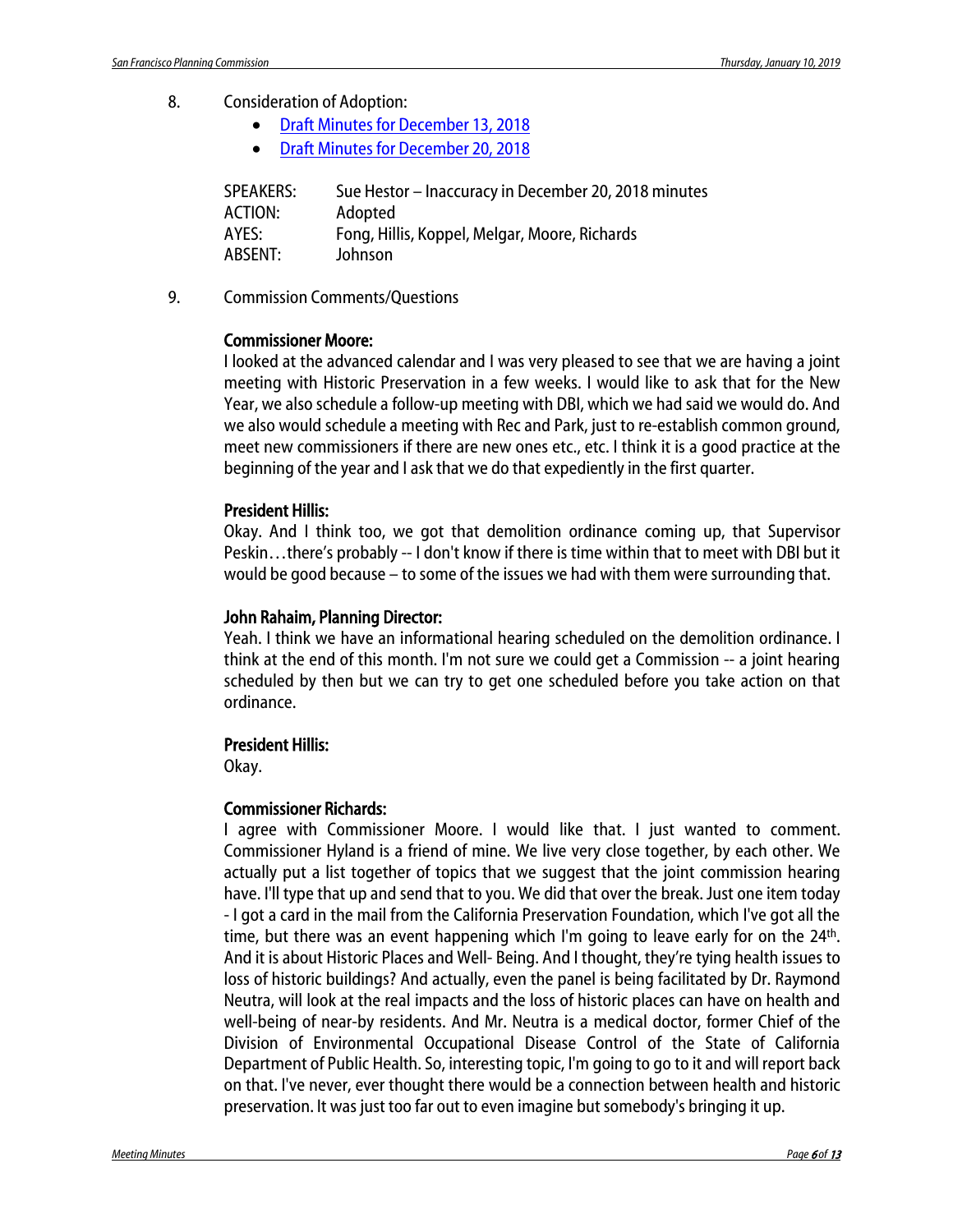#### D. DEPARTMENT MATTERS

10. Director's Announcements

#### John Rahaim, Planning Director:

Thank you. Commissioners, no new announcements except to say happy New Year, and I think I was incorrect in my, the informational hearing I mentioned. I think, is February 21st not in January. We'll try to see if we can get a hearing for the DBI Commission before you have to act on that ordinance.

11. Review of Past Events at the Board of Supervisors, Board of Appeals and Historic Preservation Commission

### Aaron Starr:

#### Land Use Committee

• [181046](https://sfgov.legistar.com/LegislationDetail.aspx?ID=3717254&GUID=1B5708D0-791A-451B-867B-3362A4C19021) Planning Code - HOME-SF Project Authorization. Sponsors: Tang; Safai. Staff: Ikezoe.

First on the land use agenda was the ordinance, sponsored by Supervisors Tang and Safaí to revise the HOME SF program. This ordinance amended the approval process for HOME SF projects and the fee schedule. Commissioners you hear this item on December 6, 2018 and voted to approve with modifications. Those modifications included:

- 1. To combine the excess parking conditional use findings into the HOME-SF approval process for projects seeking parking in excess to what is principally permitted.
- 2. And to allow the Tiered Home SF program to remain until a replacement is adopted by the Board.

Both amendments were included in the ordinance.

At the hearing Supervisor Peskin was sitting in for Supervisor Safai. Supervisors Kim and Tang were both present for their very last Board hearing. Supervisor Kim questioned whether or not we should be making it easier to allow these projects to seek additional parking, given that we had just removed minimum parking standards, and Supervisor Peskin asked that a definition be added to the code to define development application.

Tang agreed to add the definition to the code, but kept I the parking provision. The committee then voted to forward the item to the full board with a positive recommendation.

• [181061](https://sfgov.legistar.com/LegislationDetail.aspx?ID=3720243&GUID=961D34FA-D381-40B2-95B6-95299F7E7344) Planning Code - Conversion of Medical Cannabis Dispensary Uses to Cannabis Retail Uses. Sponsor: Office of Cannabis. Staff: Christensen.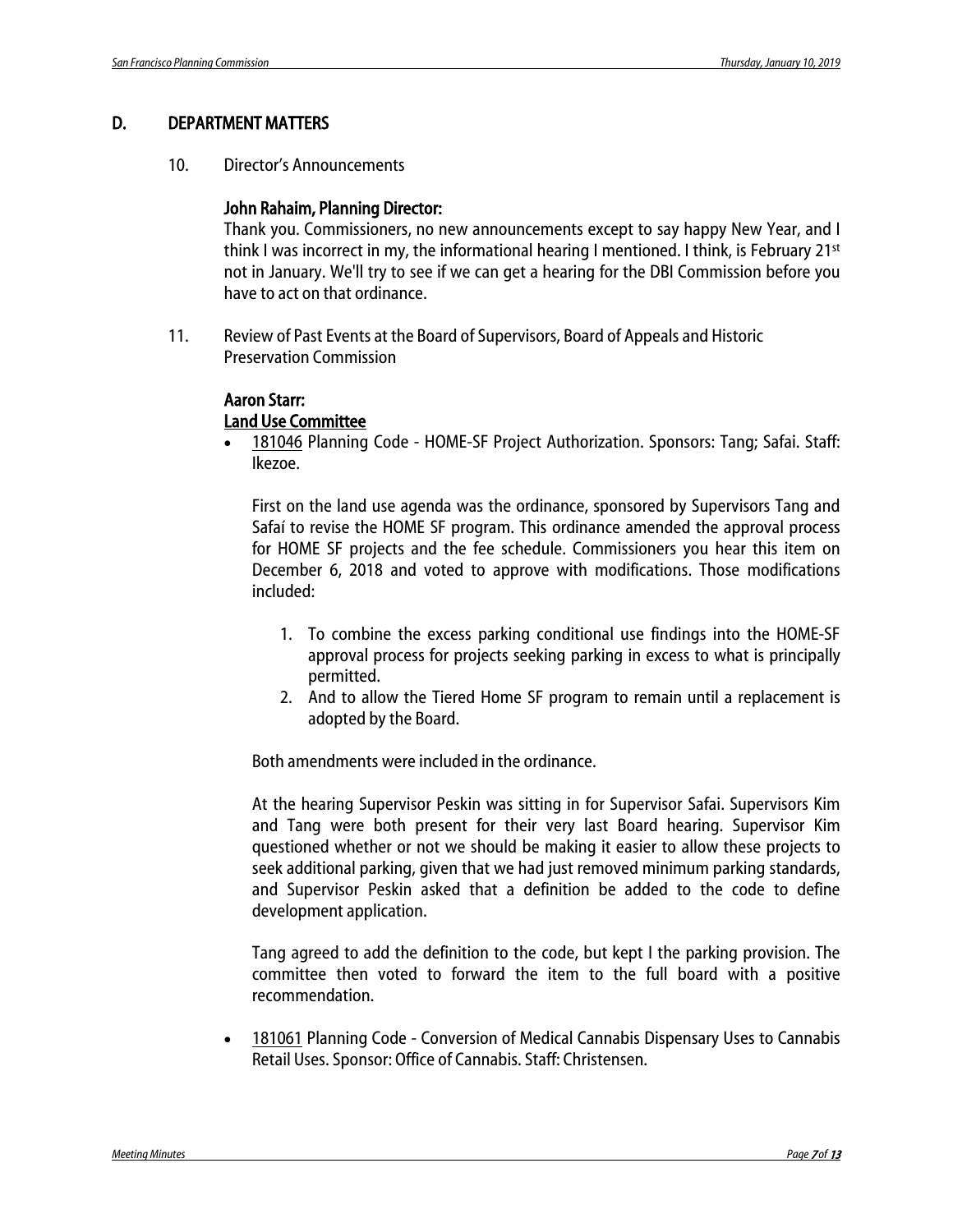Next on the agenda was the Office of Cannabis's proposed amendments to Planning Code Section 190. This ordinance would basically allow several long pending Cannabis Retail applications to move forward. Commissioners you heard this item on November 15, 2018 and voted to recommend approval with modifications. Those modifications clarified what type of projects were grandfathered and also required pending applications exempt from the 600-foot rule to go through the CU process. The ordinance was amended to include both amendments.

At the hearing several MCD and Cannabis Retail applicants spoke in favor of the ordained while neighbors of one proposed MCD spoke in opposition.

Vice Chair Kim moved that this Ordinance be AMENDED, by striking language regarding the State licensing authority. The language was not substantive since it only referenced existing state law, but made some cannabis applicant uncomfortable.

The item was then forwarded to the Full Board as amended with a positive recommendation.

• [180916](https://sfgov.legistar.com/LegislationDetail.aspx?ID=3681419&GUID=5884D98A-5619-4151-8653-C801266E8B33) Planning, Administrative Codes - Zoning Controls and Fees in the C-3-R (Downtown Retail) District. Sponsor: Peskin. Staff: Butkus. Item 3

Finally the Land Use Committee heard Supervisor Peskin's ordinance that would amend the retail controls in the Union Square area. Commissioners, you heard this item on October 18 and voted to recommend approval with modifications. The most significant modifications you proposed was to allow non-retail on the third floor, which the current draft of the ordinance prohibited.

At the land use hearing several speakers from the Union Square area spoke in favor of allowing non retail uses on the third floor. Supervisor Peskin did propose amendments that would allow this with CU authorization, which also included findings for the CU. Supervisor Peskin also proposed increase the fee amount a few dollars per square foot. As such the amended ordained needs to come back to this commission for its review and comment.

Supervisor Peskin did split the file so that the changes not needing additional Commission review could move forward. The item was then continued to next week's Land Use hearing so that the proposed modifications to the unduplicated file could be drafted. The duplicated file was amended and was re-referred back to the Planning Commission.

#### Full Board

• Supervisor Norman Yee was elected Board President.

#### **Introductions**

• Finally, Supervisor Peskin introduced an ordinance this week that would amend the Planning Code's demolition rules and require a CU for any residential addition that increases the floor area by more than 10%. Staff received its first copy of this ordinance on Tuesday and is in the process of analyzing the proposed changes.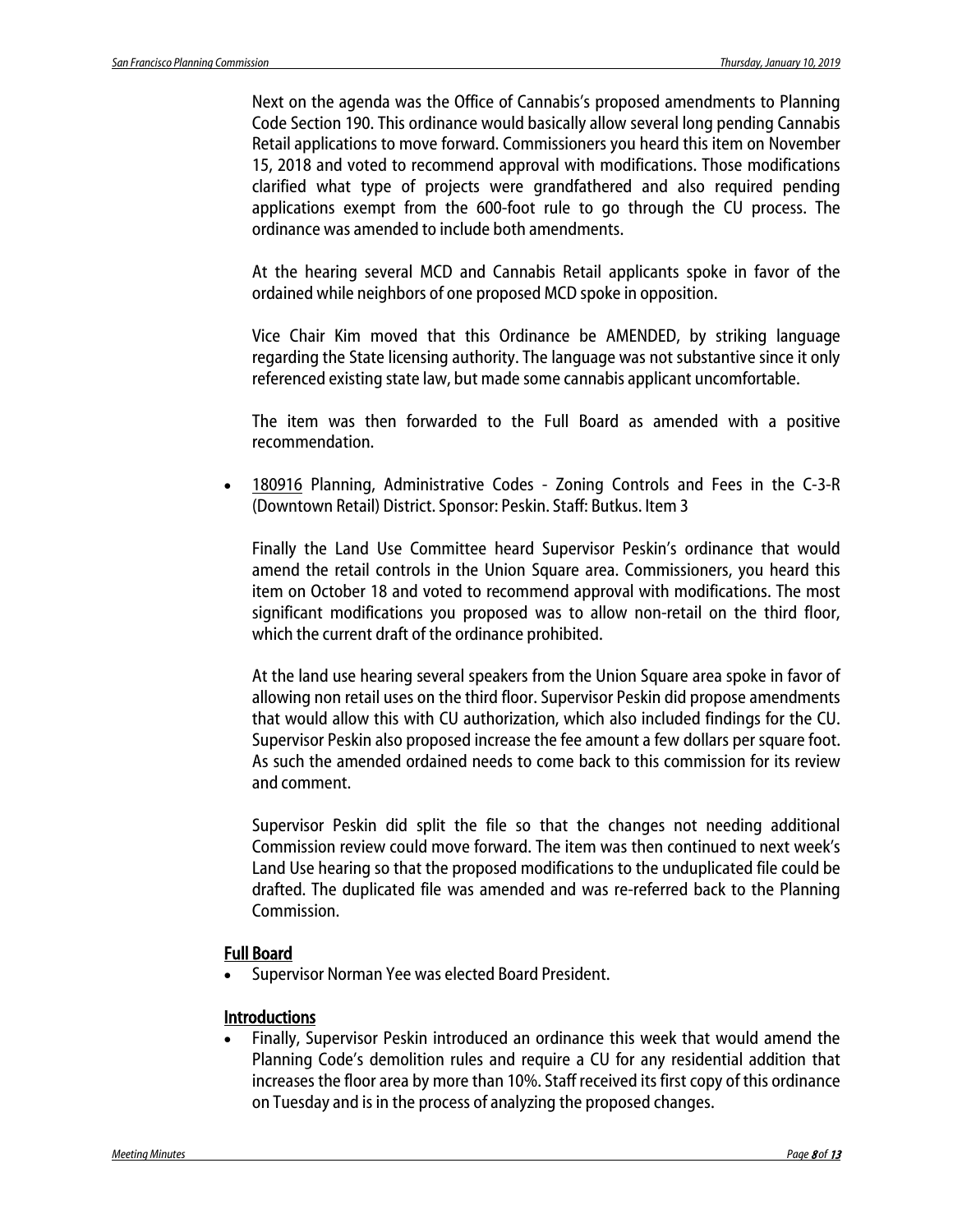#### Jonas P. Ionin, Commission Secretary:

Commissioners, the Board of Appeals did meet last night and considered two items that may be of interest to the Commission. The Board heard an appeal of the building permit for an addition to 521 Los Palmas Drive. Last July the Planning Commission heard this item as a DR Request from the adjacent property owner. At that hearing, Commission unanimously approved the project as proposed. The permit was appealed by a different neighbor to the rear, who raised concerns about construction impacts and privacy. The Board of Appeals unanimously denied the appeal, noting that the project complied with the Planning Code and Residential Design guidelines. The Board also heard an appeal of the Building Permit Application for an addition to 1889 through 1891 Green Street. Last March, you heard this item as a DR request from the adjacent property owner, with concerns that the project would block two property line windows in their dining room and kitchen. At that hearing, the Commission took DR to make a minor change to the interior layout to reinforce the separation of units. The permit was appealed by the same party as the DR request. The Board noted that the appellant's property was a corner lot which afforded units in the building's substantial light and air. The Board also noted that the appellant undertook a significant interior remodel, which included relocating one dwelling unit to the basement after being made aware of the subject project, and had the ability to design their project in a way to address any light and air concerns. While the Board supported the project, they did grant the appeal and imposed a condition that an outdoor movie screen be removed from a roof deck at the front of the property. The movie screen was located behind a parapet on the front of the building. So, irrelevant to the appellant's request.

The Historic Preservation Commission did not meet yesterday.

### E. GENERAL PUBLIC COMMENT

SPEAKERS: Georgia Schuttish – Demo calculation adjustment Jennifer Fieber – DR process Anastasia Yovanopolous – ADU's, elimination of common areas Ozzie Rohm – Protect, Preserve, Produce Paul Webber - ZA rejection of DR for 1295 47th Avenue Theresa Flandrick - ZA rejection of DR for 1295 47th Avenue Speaker - ZA rejection of DR for 1295 47th Avenue Sue Hestor – Recommendations related to ZA and DRs

### F. REGULAR CALENDAR

The Commission Hearing Procedures provide for presentations by staff; followed by the project sponsor team; followed by public comment for and against the proposal. Please be advised that the project sponsor team includes: the sponsor(s) or their designee, lawyers, architects, engineers, expediters, and/or other advisors.

6. [2016-007467CUA](http://commissions.sfplanning.org/cpcpackets/2016-007467CUA.pdf) (B. HICKS (415) 575-9054) 360 WEST PORTAL AVENUE SUITE A – north side between 14th and 15th Avenues; Lot 009 in Assessor's Block 2483 (District 14) - Request for **Conditional Use Authorization**, pursuant to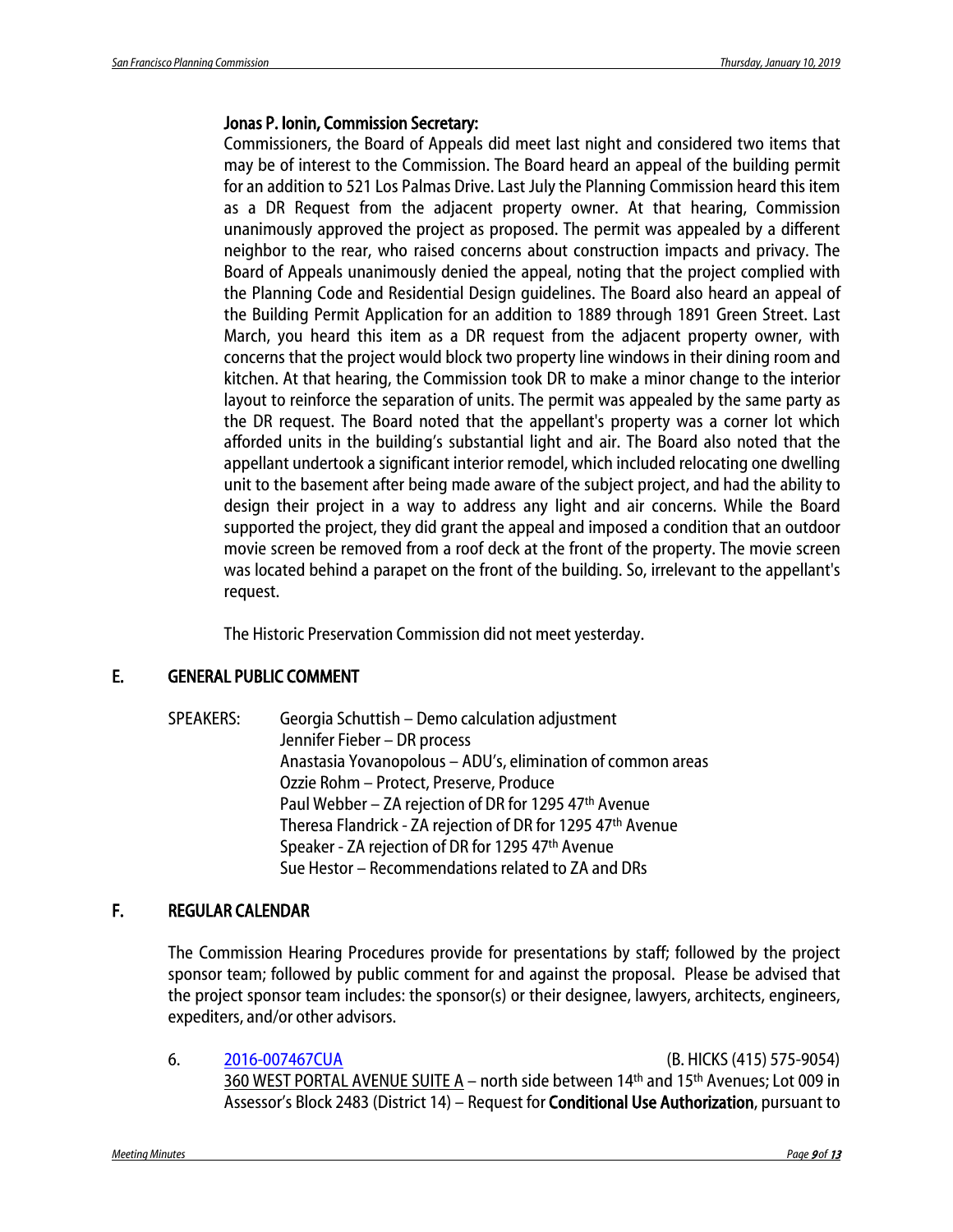Planning Code Sections 303 and 729.53 to legalize an existing use as a Retail Professional Service (d.b.a. West Portal Financial Group, LLC), located within the West Portal Avenue NCD (Neighborhood Commercial) Zoning District and 26-X Height and Bulk District. This action constitutes the Approval Action for the project for the purposes of CEQA, pursuant to San Francisco Administrative Code Sectio[n 31.04\(h\).](http://library.amlegal.com/nxt/gateway.dll/California/administrative/chapter31californiaenvironmentalqualitya?f=templates$fn=default.htm$3.0$vid=amlegal:sanfrancisco_ca$anc=JD_31.04)

*Preliminary Recommendation: Approve with Conditions*

| <b>SPEAKERS:</b> | $=$ Gabriela Pantoja – Staff report                         |
|------------------|-------------------------------------------------------------|
|                  | + Stefano Costallano – Project presentation                 |
| <b>ACTION:</b>   | After being pulled off of Consent; Approved with Conditions |
| AYES:            | Fong, Hillis, Koppel, Melgar, Moore, Richards               |
| ABSENT:          | Johnson                                                     |
| MOTION:          | 20365                                                       |

12. [2018-017238CWP](http://commissions.sfplanning.org/cpcpackets/Tall_Bldgs_011019.pdf) (M. SMALL: (415) 575-9160)

TALL BUILDINGS SAFETY STRATEGY – The Tall Buildings Safety Strategy on behalf of the Office of Resilience and Capital Planning (ORCP) is an Informational Presentation to the Planning Commission for its consideration and in support of further public discourse. In 2017, the City and County of San Francisco contracted with the Applied Technology Council (ATC) – a non-profit providing engineering resources and applications for hazard mitigation – to study the potential impact of earthquakes on San Francisco's tall buildings. The Tall Buildings Safety Strategy documents a summary of study recommendations. Planning staffs are not currently developing or proposing any programs or recommendations in response to the report.

*Preliminary Recommendation: None – Informational* 

 $SPEAKERS: = Maia Small - Staff introduction$ 

= Heather Green (Dir. Of Capitol Planning) – Informational presentation

= Ayse Hortacsu - Tall buildings inventory

= David Bonowitz – Recommendations

+ Sue Hestor – Good start, implications to high rise housing

Anastasia Yovanapolous – Extended to lower residential buildings

ACTION: None – Informational

#### 13. [2017-007943CUA](http://commissions.sfplanning.org/cpcpackets/2017-007943CUAc1.pdf) (G. PANTOJA: (415) 575-8747)

3848 24<sup>TH</sup> STREET - between Vicksburg and Noe Streets, Lot 022 in Assessor's Block 3651 (District 7) – Request a **Conditional Use Authorization** pursuant to Planning Code Sections 303 and 728 for the legalization of an existing real estate brokerage (d.b.a. The Agency) at the ground floor of an existing three-story mixed-use building located within the  $24<sup>th</sup>$ Street- Noe Valley Neighborhood Commercial (NCD) Zoning District and 40-X Height and Bulk District. This action constitutes the Approval Action for the project for the purposes of CEQA, pursuant to San Francisco Administrative Code Sectio[n 31.04\(](http://library.amlegal.com/nxt/gateway.dll/California/administrative/chapter31californiaenvironmentalqualitya?f=templates$fn=default.htm$3.0$vid=amlegal:sanfrancisco_ca$anc=JD_31.04)h).

*Preliminary Recommendation: Approve with Conditions*

(Continued from Regular hearing on November 29, 2018)

Note: On November 29, 2018, after hearing and closing public comment, continued to January 10, 2019 by a vote of +4 -2 (Koppel and Melgar against; Richards absent).

SPEAKERS: = Gabriela Pantoja – Staff report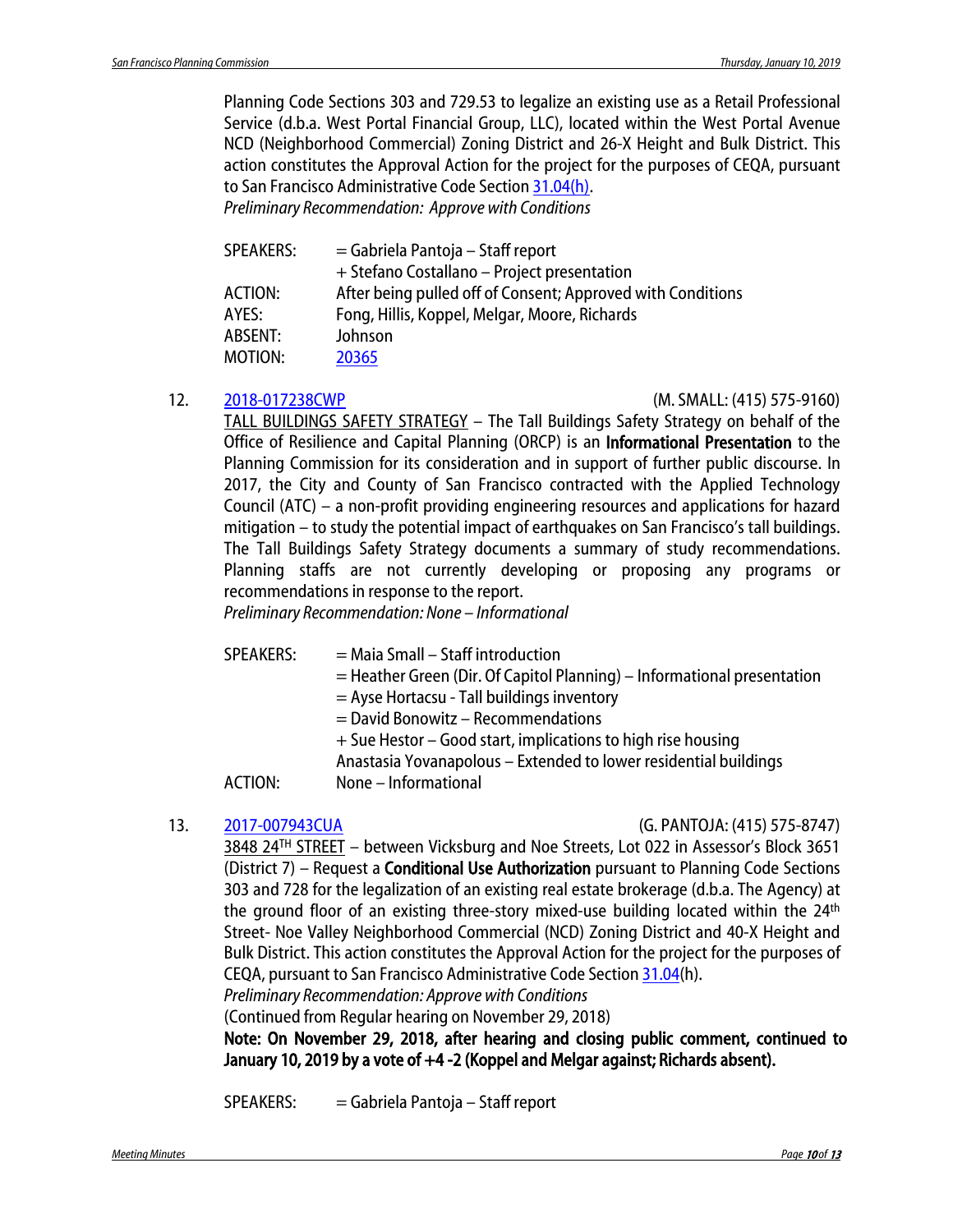- + Rachel Swann Project presentation
- + Henry Karvilowicz Community organizer
- + Edward Lee Support
- + Lisa Bose Integral part of local artist and small businesses
- + Michelle Long 24th St. corridor
- + Kristen Gianaras Support, negative impacts to the loss of the agency
- Chris Foust Walkable street
- Speaker Other solutions
- David Manuel Denial will not adversely affect the retail vitality in the valley
- Speaker Permitting process
- Speaker Real estate office proliferation
- Speaker Real estate office proliferation
- + Ozzie Rohm Empty storefronts
- + Speaker Support
- + Speaker Support
- + Debra Niemann Support
- Rick Wrench Opposition
- + Anastasia Yovonapolous Support
- + Gina Blabcarte Support
- + Speaker Support
- + Jenae Dykes Support

ACTION: Approved with Conditions AYES: Fong, Hillis, Koppel, Melgar, Moore RECUSED: Richards ABSENT: Johnson MOTION: [20366](http://citypln-m-extnl.sfgov.org/link.ashx?Action=Download&ObjectVersion=-1&vault=%7bA4A7DACD-B0DC-4322-BD29-F6F07103C6E0%7d&objectGUID=%7b8FD724BE-352A-44E8-9933-DF90ADD7B868%7d&fileGUID=%7b037D6CF8-21E4-40BD-80FD-CC2D40932B2F%7d)

#### 14. [2018-009178CUA](http://commissions.sfplanning.org/cpcpackets/2018-009178CUA.pdf) (M. DITO: (415) 575-9164)

2909 WEBSTER STREET – west side of Webster Street between Union and Filbert Streets; Lot 036 in Assessor's Block 0533 (District 2). The proposal is for **Conditional Use** Authorization pursuant to Planning Code Sections 303, 303.1, and 725 to establish a Formula Retail Instructional Services use (CorePower Yoga) at the ground floor of the subject property, which is located within the Union Street Neighborhood Commercial District (NCD), and 40-X Height and Bulk District. This action constitutes the Approval Action for the project for the purposes of CEQA, pursuant to San Francisco Administrative Code Sectio[n 31.04\(](http://library.amlegal.com/nxt/gateway.dll/California/administrative/chapter31californiaenvironmentalqualitya?f=templates$fn=default.htm$3.0$vid=amlegal:sanfrancisco_ca$anc=JD_31.04)h).

*Preliminary Recommendation: Approve with Conditions*

| <b>SPEAKERS:</b> | $=$ Matt Dito $-$ Staff report<br>+ Stephanie Rubenstein – Project presentation |
|------------------|---------------------------------------------------------------------------------|
|                  | + Alexander Yuen - Support                                                      |
|                  | + David Blattis - Support                                                       |
| <b>ACTION:</b>   | <b>Approved with Conditions</b>                                                 |
| AYES:            | Fong, Hillis, Koppel, Melgar, Moore, Richards                                   |
| ABSENT:          | Johnson                                                                         |
| MOTION:          | 20367                                                                           |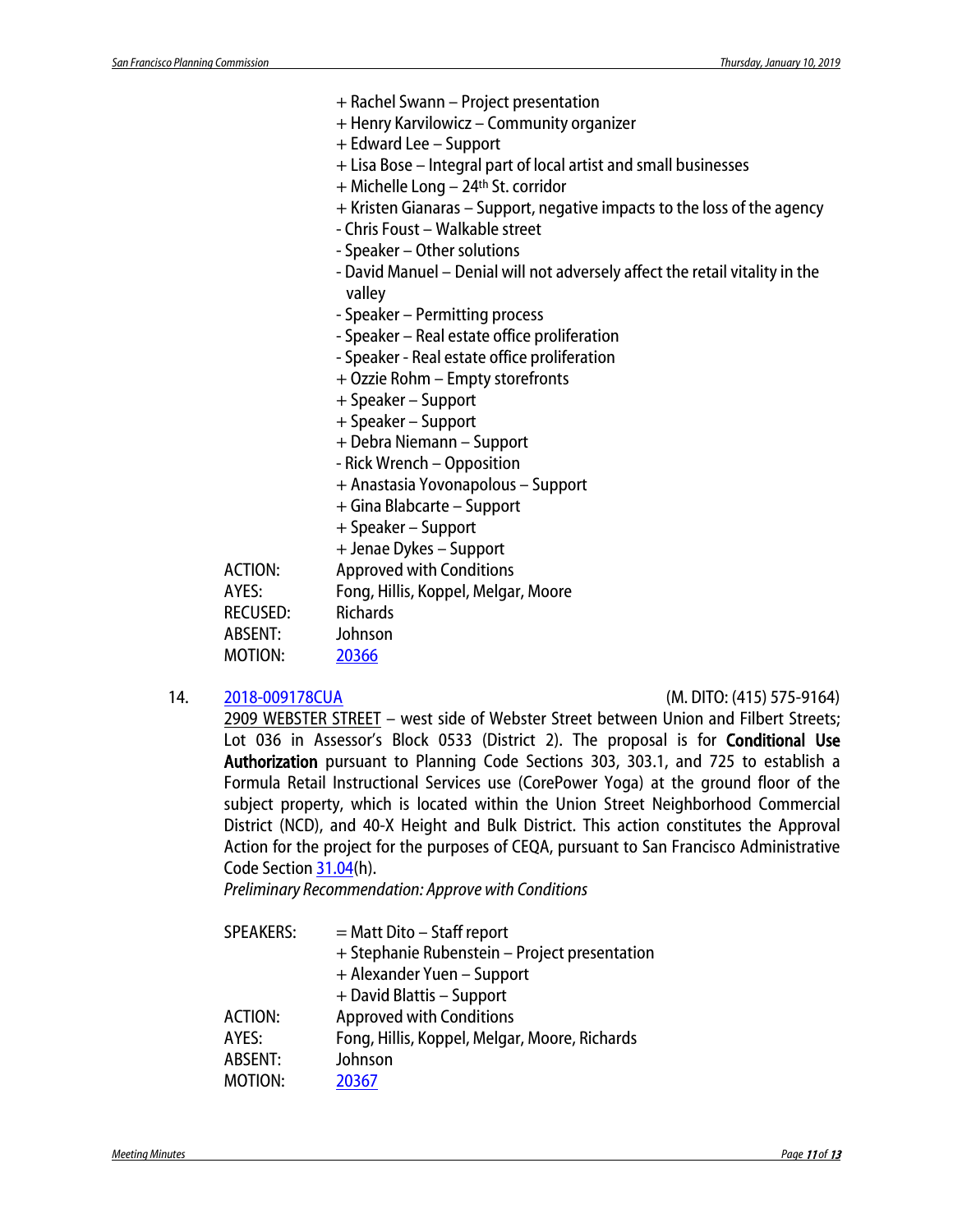#### 15. [2018-001936CUA](http://commissions.sfplanning.org/cpcpackets/2018-001936CUA.pdf) (M. DITO: (415) 575-9164)

799 VAN NESS AVENUE – west side of Van Ness Avenue between Larch and Eddy Streets; Lot 001 in Assessor's Block 0743 (District 5). The proposal is for **Conditional Use** Authorization pursuant to Planning Code Sections 178, 209.3, and 303, to establish a Gym (Retail Sales and Service) use exceeding 6,000 square feet, and for a retail use located on the second floor. No expansion of the existing three-story, approximately 40,000 square foot building is proposed. The subject property is located within a RC-4 Zoning District and 130-V Height and Bulk District. This action constitutes the Approval Action for the project for the purposes of CEQA, pursuant to San Francisco Administrative Code Sectio[n 31.04\(](http://library.amlegal.com/nxt/gateway.dll/California/administrative/chapter31californiaenvironmentalqualitya?f=templates$fn=default.htm$3.0$vid=amlegal:sanfrancisco_ca$anc=JD_31.04)h). *Preliminary Recommendation: Approve with Conditions*

| <b>SPEAKERS:</b> | $=$ Matt Dito – Staff report                  |
|------------------|-----------------------------------------------|
|                  | + Amy Lee - Project presentation              |
|                  | + Sebastian Shut - Project presentation       |
| <b>ACTION:</b>   | <b>Approved with Conditions</b>               |
| AYES:            | Fong, Hillis, Koppel, Melgar, Moore, Richards |
| ABSENT:          | Johnson                                       |
| MOTION:          | 20368                                         |
|                  |                                               |

### G. DISCRETIONARY REVIEW CALENDAR

The Commission Discretionary Review Hearing Procedures provide for presentations by staff; followed by the DR requestor team; followed by public comment opposed to the project; followed by the project sponsor team; followed by public comment in support of the project. Please be advised that the DR requestor and project sponsor teams include: the DR requestor and sponsor or their designee, lawyers, architects, engineers, expediters, and/or other advisors.

17. [2018-001609DRP](http://commissions.sfplanning.org/cpcpackets/2018-001609DRP.pdf) (D. WINSLOW: (415) 575-9159)

144 PERALTA AVENUE – north side of Peralta Avenue between York and Florida Streets; Lot 012 in Assessor's Block 5514 (District 9) – Request for Discretionary Review of Building Permit Application No. 2018.0112.8597, proposing a rear addition to an existing singlefamily home on a lot developed with two separate single-family homes, within a RH-2 (Residential, House, Two-Family) Zoning District, the Bernal Heights Special Use District, and 40-X Height and Bulk District. This action constitutes the Approval Action for the project for the purposes of CEQA, pursuant to San Francisco Administrative Code Section [31.04\(](http://library.amlegal.com/nxt/gateway.dll/California/administrative/chapter31californiaenvironmentalqualitya?f=templates$fn=default.htm$3.0$vid=amlegal:sanfrancisco_ca$anc=JD_31.04)h).

*Preliminary Recommendation: Do Not Take Discretionary Review and Approve*

| <b>SPEAKERS:</b> | $=$ David Winslow $-$ Staff report<br>- Julie Kelner - DR presentation<br>- Annabelle Ball - Neighborhood design review<br>+Gregory Smith - Project presentation |
|------------------|------------------------------------------------------------------------------------------------------------------------------------------------------------------|
| ACTION:          | No DR, Approved as Proposed                                                                                                                                      |
| AYES:            | Fong, Hillis, Koppel, Melgar, Moore, Richards                                                                                                                    |
| ABSENT:          | Johnson                                                                                                                                                          |
| DRA:             | 636                                                                                                                                                              |

#### ADJOURNMENT 4:04 PM